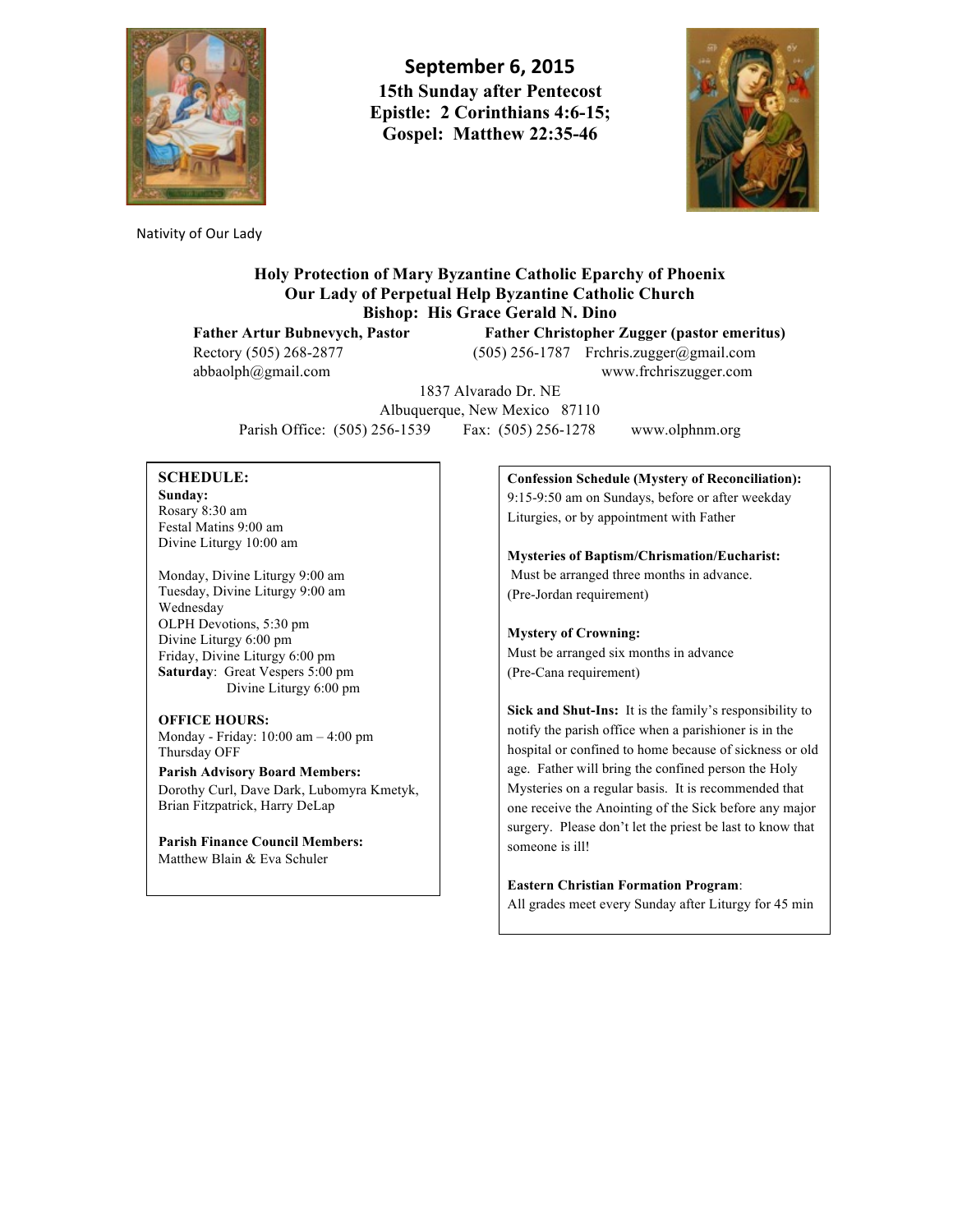**Welcome to our Church! If you are looking for a spiritual home, contact Father Artur or the office staff for more information. God bless you.**

| <b>Today</b>          | $8:30$ am                                                                 | Rosary                                                                |  |  |  |
|-----------------------|---------------------------------------------------------------------------|-----------------------------------------------------------------------|--|--|--|
|                       | $9:00$ am                                                                 | <b>Festal Matins</b>                                                  |  |  |  |
| Canned                | $9:15 \text{ am}$                                                         | Confessions                                                           |  |  |  |
| Goods                 | $10:00$ am                                                                | Divine Liturgy for Parish Family & Friends                            |  |  |  |
| Collection            |                                                                           | Fr. Chris: +Marvin Curl, 4 <sup>th</sup> Anniversary, by wife Dorothy |  |  |  |
| Eternal Lamp:         |                                                                           | +Marvin Curl by wife Dorothy                                          |  |  |  |
| <b>Monday</b>         |                                                                           | Labor Day/Pre-festive of the Nativity of the Theotokos                |  |  |  |
| Sept. 7               | Epistle: Galatians 4:28-5:10; Gospel: Mark 6:54-7:8                       |                                                                       |  |  |  |
|                       | 6:00 pm                                                                   | Vesper Divine Liturgy; Blessing of Litije Bread & Mirovanije          |  |  |  |
|                       |                                                                           | Blessing on Gabriel and Ashley Garcia                                 |  |  |  |
|                       |                                                                           | Knights of Columbus meeting after Liturgy                             |  |  |  |
| <b>Tuesday</b>        | <b>Birth of the Theotokos/Solemn Holy Day</b>                             |                                                                       |  |  |  |
| Sept. 8               | Epistle: Philippians 2:5-11; Gospel: Luke 10:38-42 & 11:27-28             |                                                                       |  |  |  |
|                       | $6:00$ pm                                                                 | Divine Liturgy; Mirovanije                                            |  |  |  |
|                       |                                                                           | For the Parish Family, Benefactors and Friends                        |  |  |  |
|                       | 7:30 pm                                                                   | <b>Advisory Board Meeting</b>                                         |  |  |  |
|                       | $6:15$ pm                                                                 | CAFE Meeting at UNM; Topic: Mary, the Disciple or Goddess?            |  |  |  |
| Wednesday             | Synaxis of Joachim and Anna/Post-festive of the Nativity of the Theotokos |                                                                       |  |  |  |
| Sept. 9               | Epistle: Galatians 6:2-10; Gospel: Mark 7:14-24                           |                                                                       |  |  |  |
|                       | 5:30 pm                                                                   | <b>OLPH Devotions</b>                                                 |  |  |  |
|                       | $6:00$ pm<br>Divine Liturgy                                               |                                                                       |  |  |  |
|                       |                                                                           | +Jared Vigil Moncallo by Dorothy Curl                                 |  |  |  |
| <b>Thursday</b>       | Menodora and Others Martyrs/Post-festive of the Nativity of the Theotokos |                                                                       |  |  |  |
| Sept. 10              | Epistle: Ephesians 1:1-9; Gospel: Mark 7:24-30                            |                                                                       |  |  |  |
| <b>State Fair</b>     | 6:30 pm                                                                   | Pot-luck Dinner                                                       |  |  |  |
| <b>Opens</b>          | 7:00 pm                                                                   | <b>THEOSIS Bible Study</b>                                            |  |  |  |
|                       | Theodora Venerable/Post-festive of the Nativity of the Theotokos          |                                                                       |  |  |  |
| <b>Friday</b>         |                                                                           |                                                                       |  |  |  |
| Sept. 11              |                                                                           | Epistle: Ephesians 1:7-17; Gospel: Mark 8:1-10                        |  |  |  |
| $\boldsymbol{\times}$ | $6:00$ pm                                                                 | Divine Liturgy                                                        |  |  |  |
|                       |                                                                           | <b>Blessing on Lillian Murphy</b>                                     |  |  |  |
| <b>Saturday</b>       |                                                                           | <b>Saturday Before the Exaltation of the Cross</b>                    |  |  |  |
| Sept. 12              |                                                                           | Leave-Taking of the Nativity of the Theotokos                         |  |  |  |
|                       |                                                                           | Epistle: 1 Corinthians 2:6-9; Gospel: Matthew 10:37-11:1              |  |  |  |
|                       | 5:00 pm                                                                   | <b>Great Vespers</b>                                                  |  |  |  |
|                       | 6:00 pm                                                                   | Divine Liturgy                                                        |  |  |  |
|                       |                                                                           | Blessing on Lorcan and Christy MacMurchadha                           |  |  |  |
| Sunday                |                                                                           | <b>Sunday Before the Exaltation of the Cross</b>                      |  |  |  |
| Sept. 13              |                                                                           | Epistle: Galatians 6:11-18; Gospel: John 3:13-17                      |  |  |  |
|                       | 8:30 am                                                                   | Rosary                                                                |  |  |  |
|                       | $9:00$ am                                                                 | <b>Festal Matins</b>                                                  |  |  |  |
|                       | $9:30$ am                                                                 | Confessions                                                           |  |  |  |
|                       | $10:00$ am                                                                | Divine Liturgy for Parish Family & Friends                            |  |  |  |
|                       |                                                                           | Fr. Chris: Intention of Dorothy Curl                                  |  |  |  |
|                       | Eternal Lamp:                                                             | Open                                                                  |  |  |  |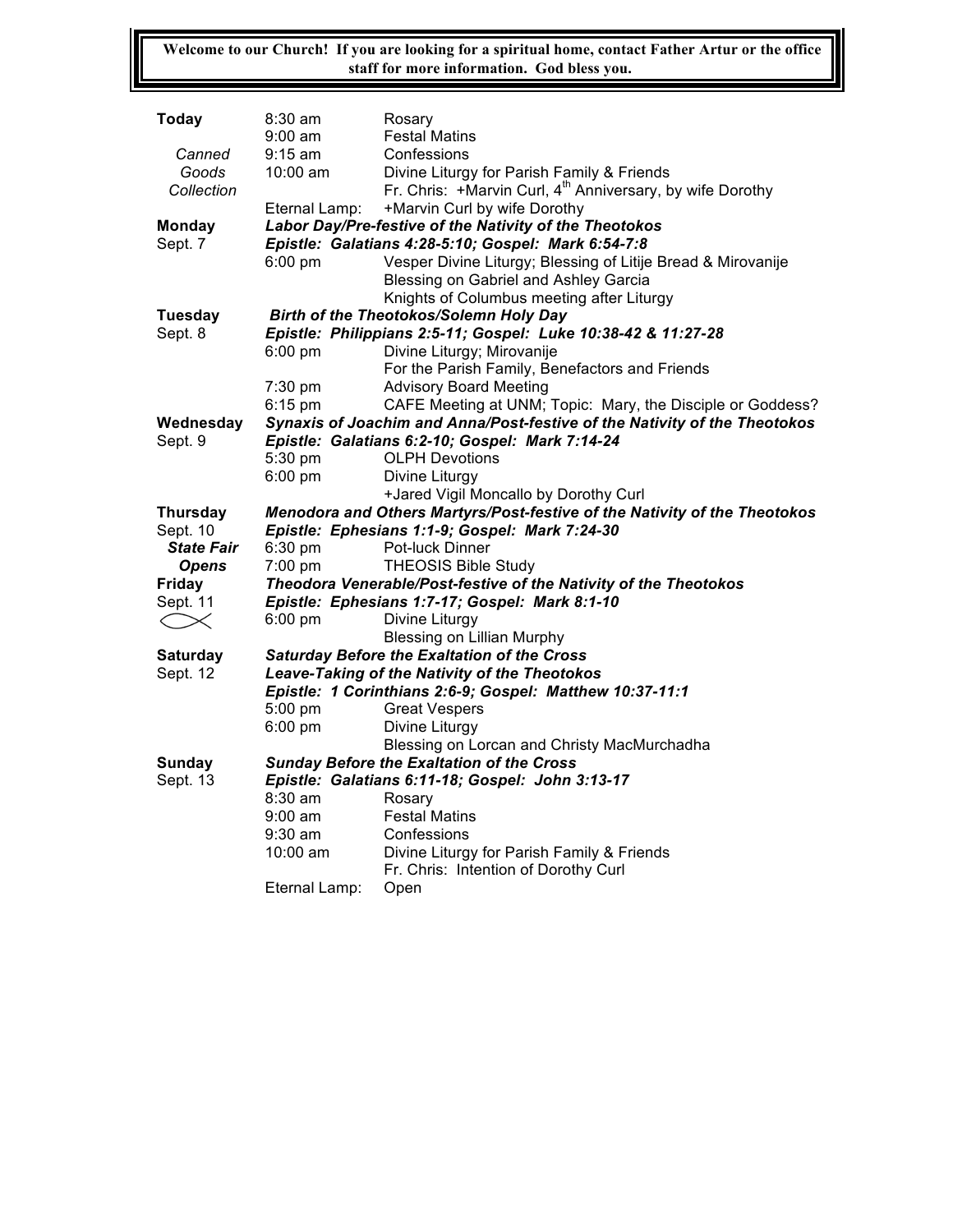### *Physician and Help of those in sickness, Redeemer and Savior of the infirm; O Master and Lord of all, grant healing to your servants. Be clement, show mercy to those who have sinned much, and deliver them, O Christ, from their Iniquities, that they may glorify Your might divine!*

Fr. Julian Gnall Fr. Anthony Romero



Roy Smith Sven & Barbara Svensson Michele Koetter Abraham Haddad Lillian Murphy Stephen Horner Demetrius Yackanich Jenny Ford Marilyn Fore Robert Hasaka Frank & Martha Arden Pricilla Hughes Sharif Rabadi Threima Leech Alicia Wells **Mike Harahuc** Tony Lucero

Paola Terlaza Henry Zugger John & Margie Disque Phillip Fall Walter Jakymiw Olga Bodnar Frances Brannan John Deflice Kristoff Rajala Jordan Smith Marge Merrills Maggie Batsel Katrina Anderson Belita Halber

Laura Dominguez Robert Zadel William Frank Joseph Koetter Mary Nell Preisler Jackie De Paolis Donny Terry Mary Murphy Lorraine Hubbell Quintin Santamaria & Family Heather Mattax Larry Bennett Chris Overlin Mary Ellis

*Prayers in honor of and to the Blessed Virgin are a powerful weapon against sin, and for healing.* 

Glorious Mysteries are recited on Sunday, Tuesday & Thursday; Joyful Mysteries on Monday & Saturday; Sorrowful Mysteries on Wednesday & Friday.

*If you recite the Rosary at home, please offer these intentions, and join us on Sunday at 8:30 am. Those who recite the Akathist to the Mother of God or the Rosary receive a partial indulgence when they do so in private, plenary indulgence when they do so as a group*



## *Intentions of the Rosary*

**1st Decade:** Help for persecuted Catholics, especially in communist and Islamic states **2nd Decade:** Spiritual and physical growth of our parish and the Byzantine Catholic Church

**3rd Decade**: Increase in vocations to priesthood, diaconate, and consecrated life to serve the Byzantine Catholic Church

**4th Decade**: Repose of the souls who have no one praying for them

**5th Decade**: Healing of the sick in body, mind and soul

## *Holy Father's Intentions for September*

**Universal**: That opportunities for education and employment may increase for all young people.

**Evangelization**: That catechists may give witness by living in a way consistent with the faith they proclaim.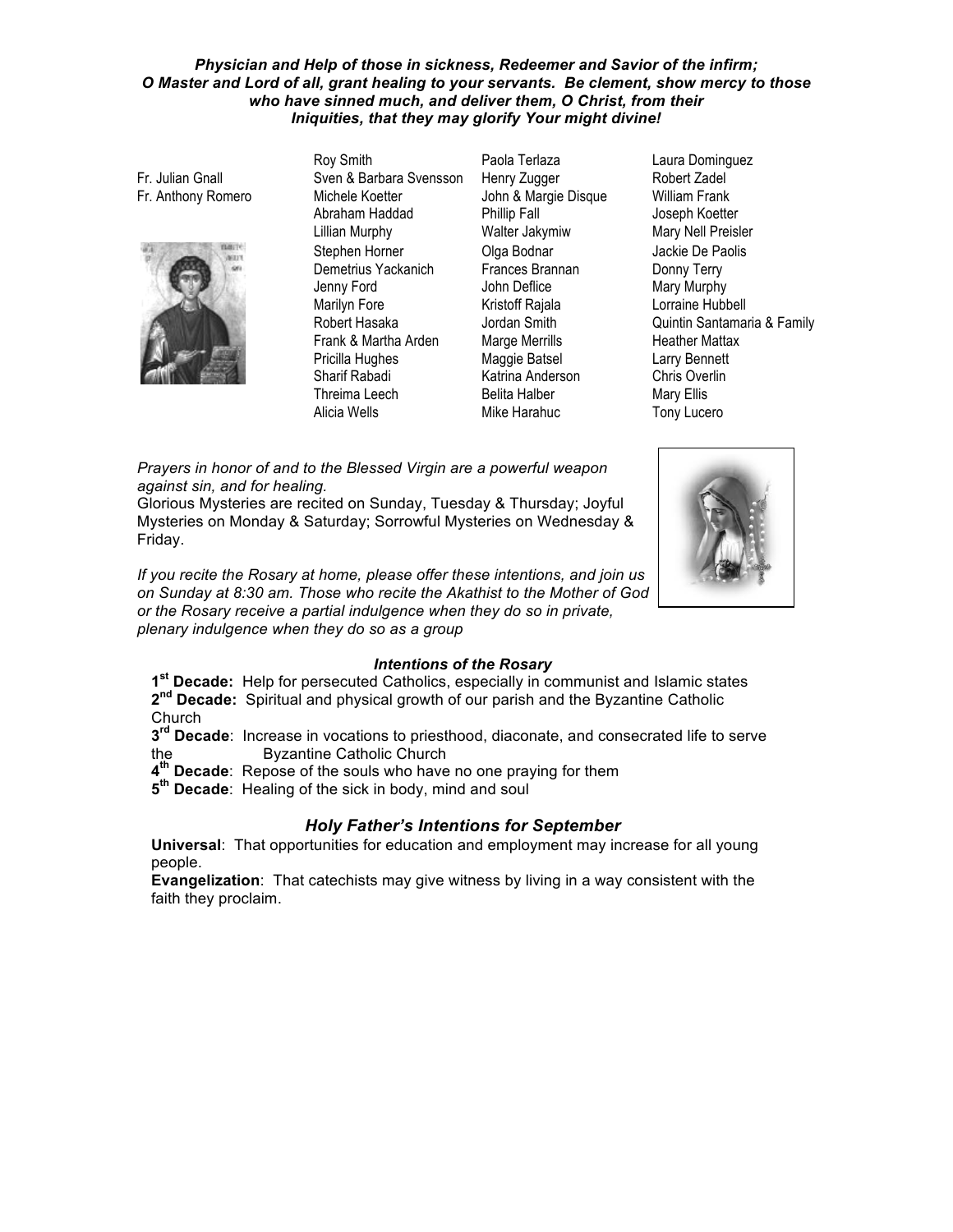*Our weekly Gift to the Lord*— *May the Lord Bless your kindness and generosity to His House!*

*VOCATION ICON Today: Gloetzner Next Sunday: Riley* 





**THEOSIS Bible Study Matthew Chapter 5 6 pm pot-luck dinner 7-8:30 pm Bible Study**

**Don't forget the words of the Fathers** who encourage us to combine fasting with prayer and almsgiving to combat all our sinful desires:

"There are three things, my brethren, by which faith stands firm, devotion remains constant, and virtue endures. They are prayer, fasting and mercy. Prayer knocks at the door; fasting obtains; mercy receives. Prayer, fasting and mercy - these three are one, and they give life to each other."

## **Special Priests' Medical Insurance Collection**

On Sunday October 4th, the Sunday after the feast of our eparchial patroness, the Holy Protection of Mary, our Eparchy will once again take a special collection to help subsidize the medical insurance premiums of your pastors. Your outstanding generosity in the previous collections has been extremely helpful. Bishop Gerald, thankful as always, asks each household to pray and consider what it can contribute this year. Medical insurance premiums are very expensive and still on the rise.

Our Eparchy has been crushed financially with an increase in premiums, up by 50% over the last year. Each month is a new struggle to make ends meet so that we can pay the monthly premium payment. While we have taken action to cut down on our expenses, we are still short. Our goal this year is \$100 per household. Over the next three weeks, *Eparchial Factoids* will be presented to help you understand our circumstances. God bless your continued support and generosity!

| <b>DATE</b> | <b>READER</b> | <b>TROJCA</b>       | <b>GREETER</b> | HOST         | <b>COUNTER</b>           |
|-------------|---------------|---------------------|----------------|--------------|--------------------------|
| 9/13        | Christy       | <b>Grace Brewer</b> | l Samia Rabadi | l Knights of | Eva Schuler              |
|             | MacMurchadha  |                     |                | Columbus     | <b>Brian Fitzpatrick</b> |
| $D = -1$    |               |                     |                |              |                          |

#### **Barbara's Hall Report:**

Thanks to Carla Sankel for making three big bowls of tasty chicken salad, with different kinds of dressing, and lots of sliced French bread. Mmmmmm, everyone loves bread!

Tom Plut did the dishes. Let's get some sign ups for the coming months!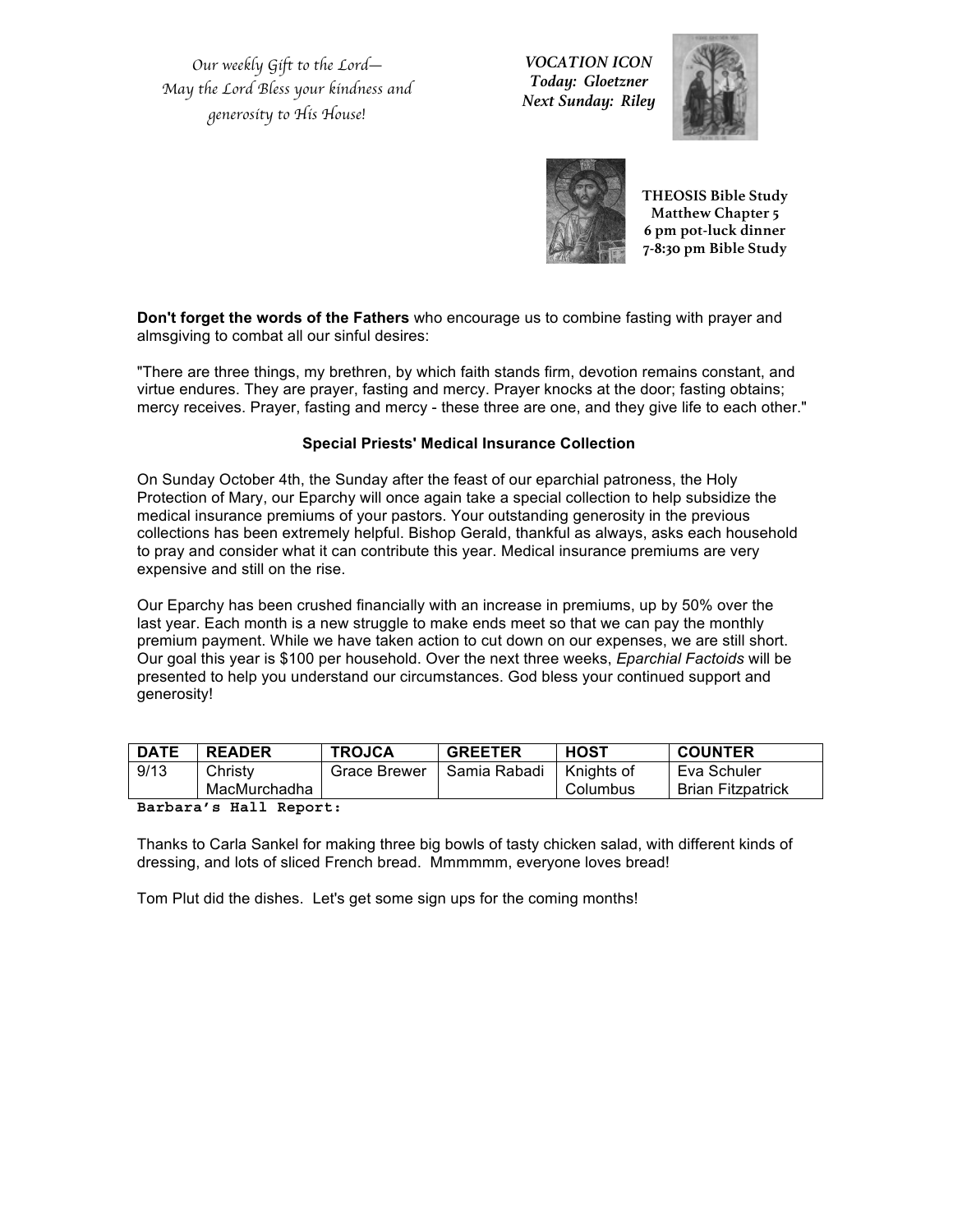| Saturday-Sunday<br>September 5-6 | Uniontown Pilgrimage                                          |
|----------------------------------|---------------------------------------------------------------|
| Sunday, September 6              | Catechist Safe Environment; 9-9:45 am                         |
| Monday, September 7              | Labor Day                                                     |
| Tuesday, September 8             | <b>Birth of the Theotokos</b>                                 |
|                                  | Vesper Divine Liturgy: 6:00 pm (Monday) and 6:00 pm (Tuesday) |
| Sunday, September 13             | Catechist Safe Environment; 9-9:45 am                         |
| Monday, September 14             | Solemn Feast of the Exaltation of the Holy Cross:             |
|                                  | Day of Abstinence                                             |
|                                  | Liturgy: 6:00 pm                                              |
| Sunday, September 20             | Catechetical Sunday: Commissioning of teachers                |
|                                  | Parent meeting in church then students go with teachers       |
|                                  | Safe Environment forms for parents – sign at meeting          |
| Sunday, September 27             | Safe Environment Classes for Students                         |
| Thursday, October 1              | Solemn Feast of the Holy Protection of Mary-                  |
|                                  | <b>Patronal Feast of our Eparchy</b>                          |
|                                  | Vesper Divine Liturgy: Wednesday, 6:00 pm                     |
|                                  | Festive Divine Liturgy: Thursday, 9:00 am                     |
| Saturday, October 3              | Blessing of Animals, 10:00 am                                 |
| Sunday, October 4                | <b>Medical Insurance Collection</b>                           |
|                                  | <b>ECF Classes start</b>                                      |

**Confession Change**: Father Chris is available for Sunday Confessions at 9:15 am. This expanded time will hopefully give more people a chance to avail themselves of this holy mystery. As a rule, if he cannot finish confessions at 10:00, he will stay and hear them after the close of the liturgy.

**Please read and ponder** the special insert from our Evangelization Department. It will be available all month long. Put it in your prayer corner or with your prayer book and bible, and call to mind those who need to be invited home to God through our wonderful Church, and ask the Holy Spirit to guide you in doing so.

The fair runs from September 10 to the  $20<sup>th</sup>$ . We will be setting up in advance, and taking everything down on the 21<sup>st</sup>. If you have questions, please contact David Dark: 976-0047

**Have you seen the poster** for Catechetical Sunday? It's a reminder that on September 20 we will be having a special program for students and catechists in our parish.

Be sure to be here, especially if you are a student or teacher, to take part in the special prayers which remind us of our real purpose in life, to live in the knowledge that we are made in the Image of God. Each of Us!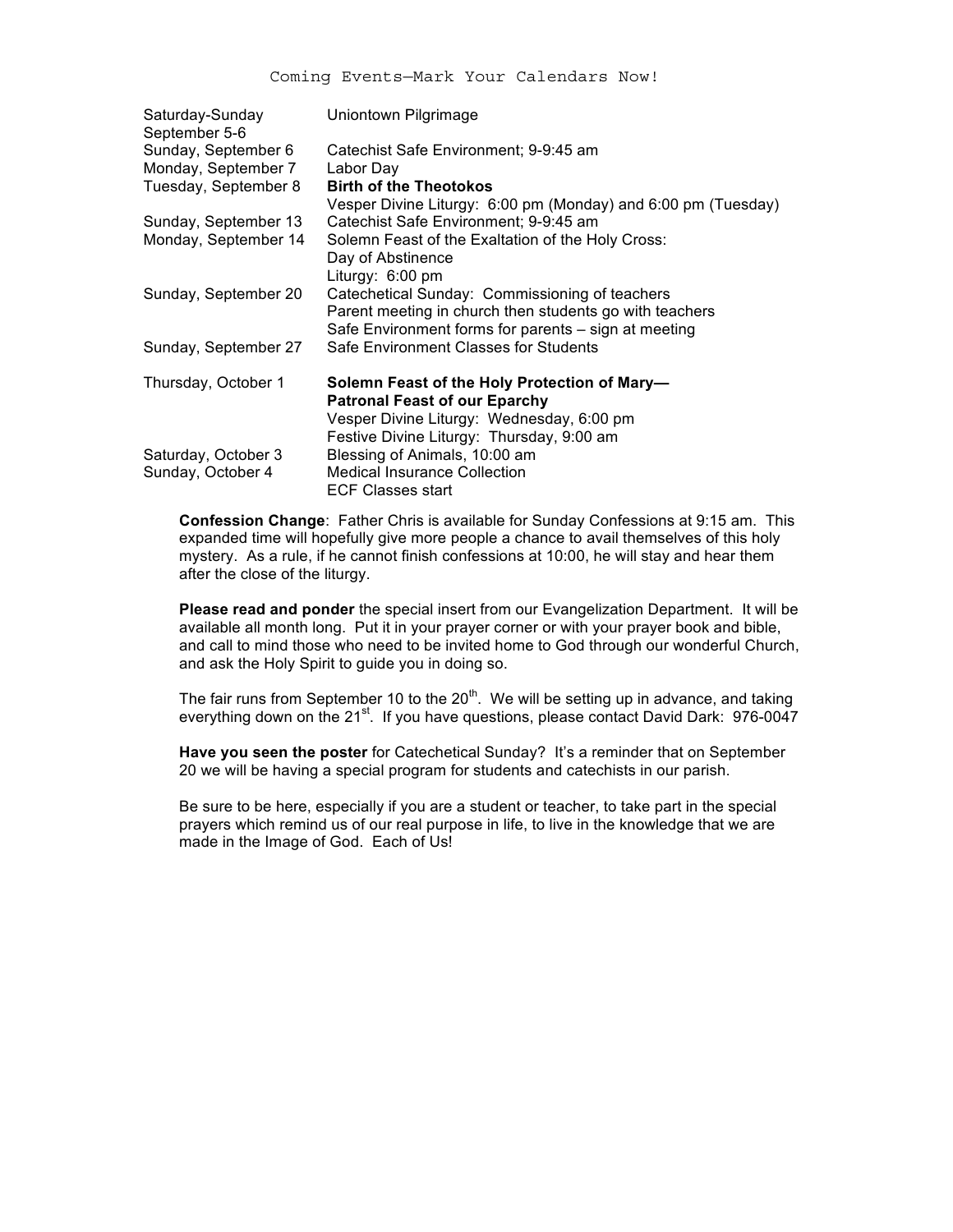# **Christ calls each of us to "Make Disciples of All Nations"**

How many of us anxiously await the return to the church of our missing family, friends, neighbors, and co-workers! Yet, are our hearts really open to greet and embrace them in their tentative steps to return to the fold of the Good Shepherd? How often do we refuse to engage with others about our glorious Faith? Perhaps, we equate parish activities with actually sharing our faith. Or we are caught up in a false humility, thinking that telling others about the true faith makes us seem judgmental.

Maybe, we feel it is just better to have the "live and let live" attitude so that we can hold on to our own sense of faith; this way, we can avoid all discussion of our faith and not have to explain or defend it.

Our Holy Father Pope Francis continually implores us to give concrete witness to our Christianity – by following the call of Jesus to seek out the stranger, minister to the sick and welcome the lost and weary that surround us in our daily lives.

Each day brings fresh opportunities to answer the call of Christ to witness to our faith. During the coming months, we will attempt to lead you on a journey of learning, growing and guiding others along the loving Way of our Beloved Lord and Savior, Jesus Christ.

Future bulletins will have inserts on topics such as

- The Kingdom of God is among us now, today
- · How to seek the eternal Kingdom within our daily lives
- · Confronting our fears of evangelizing
- Simple methods for reaching out to others and inviting them into the abode of Christ

To call ourselves Christians truthfully, we must put into action the words of Our Lord: "Go, therefore, and make disciples of all nations, baptizing them in the name of the Father and of the Son and of the Holy Spirit, and teaching them to obey everything that I have commanded you. And remember, I am with you always, to the end of the age." Matthew 28:19-20

We share our faith with others not because we think it is a good idea or believe that we are good at it. No, we evangelize because God told us to, and we must obey his orders. Sharing our faith is essential to being a Christian. We cannot excuse ourselves from this. Our lives will end, and we will be judged – did we feed the hungry, give drink to the thirsty, counsel the doubtful, and clothe the naked?

Let us not abandon our posts; but be ready to act as St. Peter writes: "Have no fear of them, nor be troubled… Always be prepared to make a defense to anyone who calls you to account for the hope that is in you. 1 Peter 3:14-15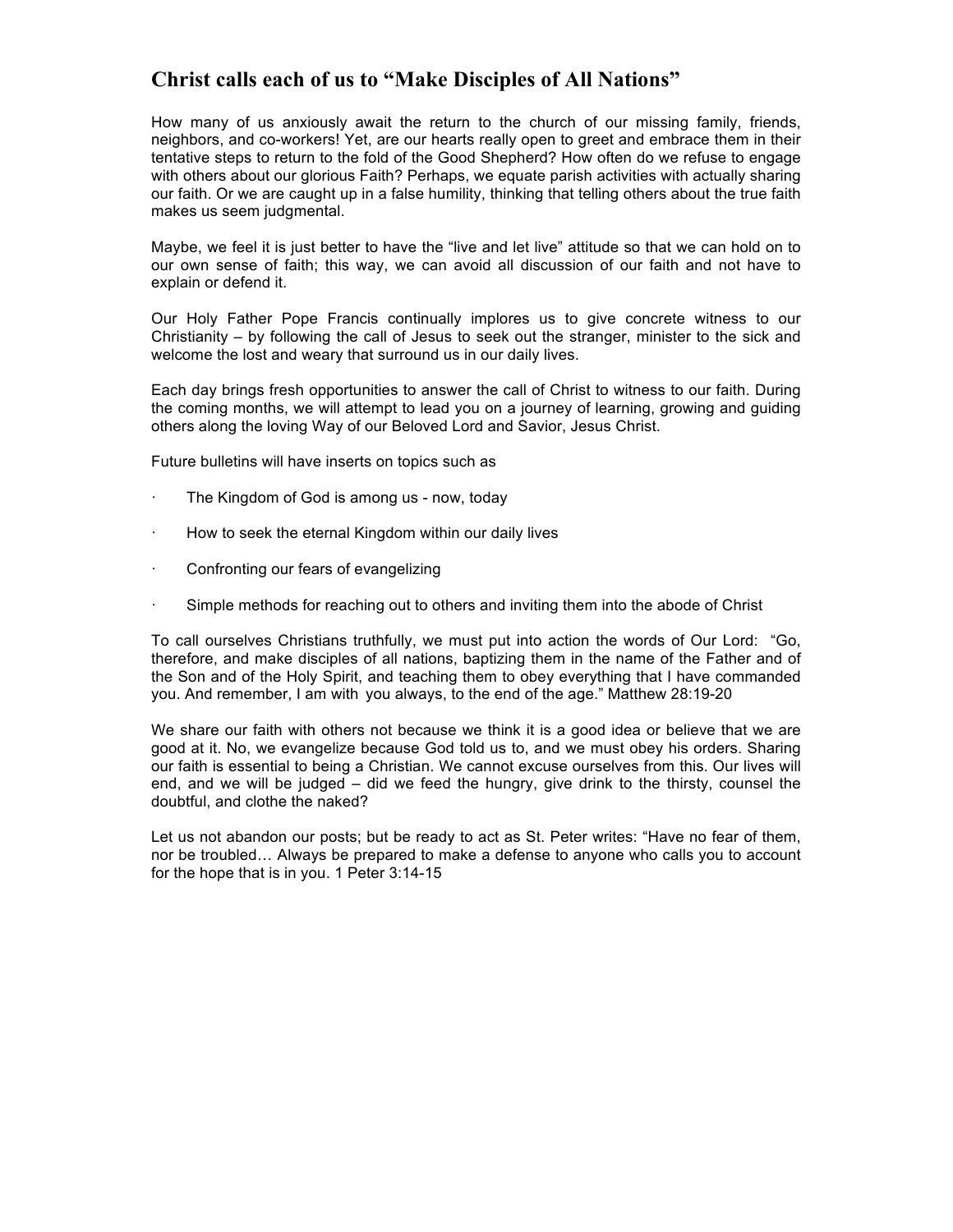**CAFE** meets every Tuesday at 6:15 pm at the Santa Ana Room on the top floor of the Student Union Building (Saint Ann's Room, how appropriate a name is that?).

We start with the Divine Mercy chaplet (Roman rite) and intercessions for people in need, and end with Little Compline (Night Prayer) according to the Byzantine Rite. In between are talks, Bible study, sharing, and all kinds of good Catholic things. And since it is college, there is food and beverage available for "the kids."

Share this information with your friends, co-workers, neighbors and relatives who have students at UNM and encourage those students to join us! Questions? Ask one of the Fathers or Tianna Sevachko (575-639-1790)

**Marriage Enrichment**: Marriage Enrichment Evenings of Celebration will be held each month at Queen of Heaven Parish from 6:30pm to 8:30pm. Please bring a potluck dish to share. Dates are September 18, October 15, November 20 and December 18. Child care is provided.

#### **Attention OLPH Women!**

The OLPG Women's Book Club needs to be reformed in a more structured way. A potluck brunch and planning meeting will be held at Cindy's house on Saturday, September 19 from 10 am until 1 pm.

Please bring written ideas concerning the book club's mission, goals, and general structure.

**There are three Old Testament** readings prescribed for the Vespers the night before, as Mary Grace Ritchey writes in her *Meditation\** on this feast:

*The Genesis reading for the feast of the Nativity of the Theotokos focuses on the vision of Jacob, son of Isaac, son of Abraham. At Bethel he sees in a dream a ladder set up on earth and the top reaching into heaven with the angels of God ascending and descending on it. The title "Jacob's Ladder" is often applied to the Theotokos because she was the means by which God incarnate was made present to His people, living with and redeeming mankind and all things. In the Akathist to Mary we read "Hail O Celestial Ladder by whom God came down; hail O Bridge leading earthly ones to heaven!"*

*The reading from Ezekiel focuses on Mary as ever virgin, symbolized by the eastern door of the Temple: "This gate shall remain shut; it shall not be opened, and no one shall enter by it; for the Lord, the God of Israel, has entered by it: therefore it shall remain shut." (44:2). The Akathist reads: "Hail, O Lady, unique gateway through whom the Lord alone has passed!"* 

*Proverbs focuses on gaining wisdom by listening to instruction and pondering on it and then acting in righteousness, justice and equity. Gaining Christ is the focus, and not doing evil, for Christ is the Wisdom and Word of the Father."*

As for the feast itself, it dates from at least 400 AD in Syria and is one of the oldest feasts of Our Lady. In much of Europe, this day is marked with thanksgiving celebrations as the harvest is brought in, cattle come down from their highland pastures, and people prepare for autumn. In Austria, one watches for the swallows to get ready to leave for the warm south on this day; they are said to return at the Annunciation (March 25).

http://www.melkite.org/Meditation4html